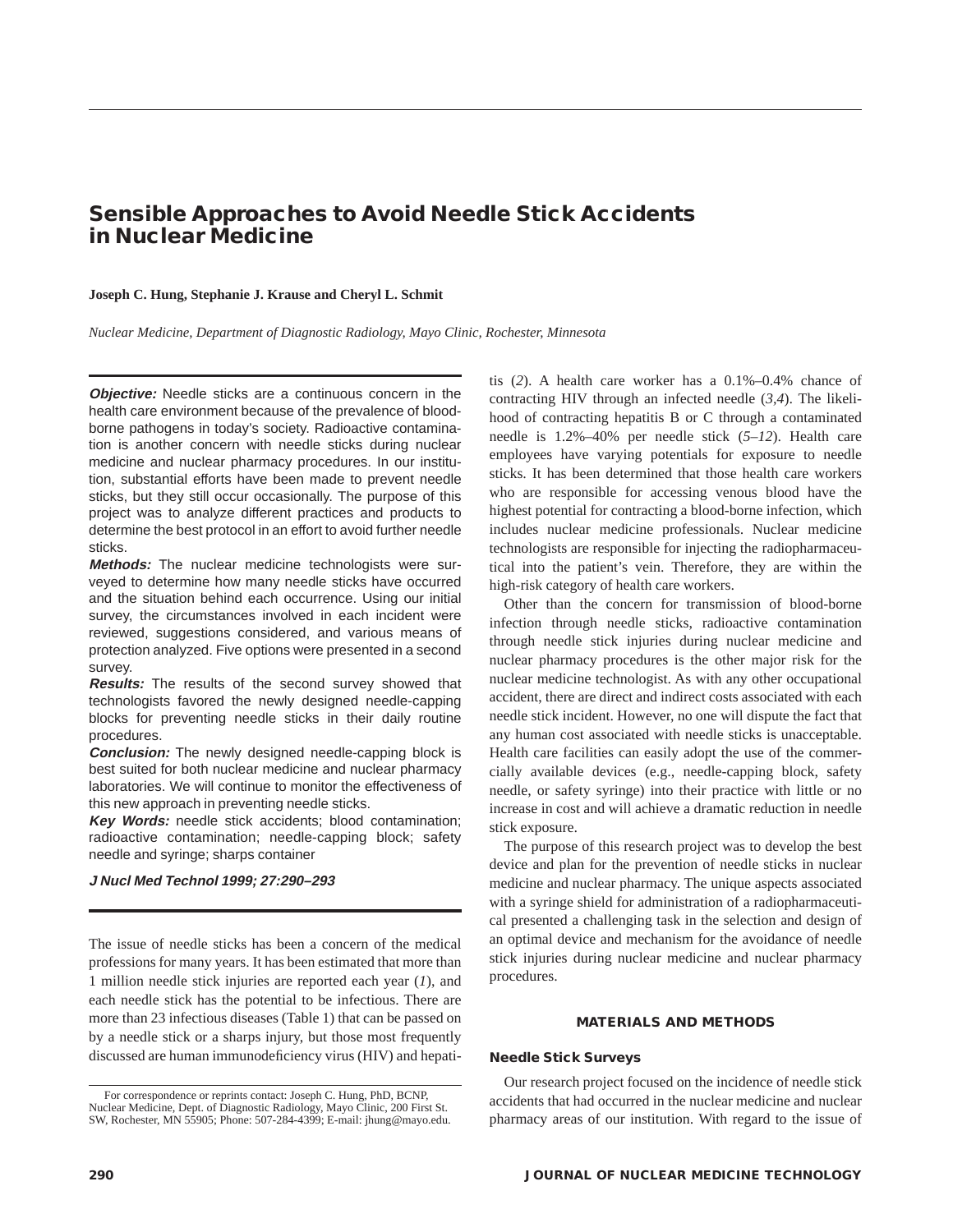# **TABLE 1 Potential Blood-Borne Infectious Diseases**

### **RESULTS AND DISCUSSION**

### **Twenty-three infectious diseases have been transmitted to health care workers by needle sticks and sharps injuries:**

| Acquired immunodeficiency | Malaria                      |
|---------------------------|------------------------------|
| syndrome (AIDS)           | Malignancy                   |
| Blastomycosis             | Mycobacteriosis              |
| <b>Brucellosis</b>        | Mycoplasmosis                |
| Cryptococosis             | Rocky Mountain spotted fever |
| Diphtheria                | Scrub typhus                 |
| <b>F</b> bola fever       | Sporotrichosis               |
| Gonorrhea (coetaneous)    | Staphylococcus aureus        |
| <b>Hepatitis B</b>        | Streptococcus pyogenes       |
| Hepatitis C               | Syphilis                     |
| <b>Herpes</b>             | Toxoplasmosis                |
| Leptospirosis             | Tuberculosis                 |

confidentiality, it was decided that the best way to determine the occurrence of needle sticks in our laboratory was to use a series of anonymous surveys distributed among the nuclear medicine technologists. The first survey was used to answer the following questions:

- 1. How many needle sticks have occurred with regard to each technologist surveyed and in approximately what time frame?
- 2. Did the needle stick occur in the nuclear pharmacy area or in a patient area?
- 3. How did the needle stick occur (e.g., during preparation of a radiopharmaceutical, during injection, while recapping, or during disposal of uncapped needle)?
- 4. What kind of injection equipment was being used at the time of the needle stick?
- 5. Was the needle stick reported, and were the proper steps taken to ensure the safety of the employee?

## **Options for Preventing Needle Stick Accidents**

After the results of the first survey were reviewed, a second survey was developed to determine the most effective protocol for preventing needle sticks in the nuclear medicine and nuclear pharmacy areas. The second survey offered the following options with regard to a protocol for the prevention of needle sticks:

● Commercially available needle-capping block:

Stand-alone capping block (# CB-1, Datar Inc., Minneapolis, MN or MDS workstation, PD 2500, Phlebotic, Grand Rapids, MI); or

Clip-on capping block (Mobile Draw Station, MDS 1200, Phlebotic, Grand Rapids, MI)

- Safety needle and syringe (e.g., SafetyGuide<sup>TM</sup> shielding hypodermic needles and Safety-Lok<sup>TM</sup> safety syringes, Becton Dickinson and Co., Franklin Lakes, NJ)
- No recapping of needle
- Newly designed needle-capping block (Fig. 1).

# **Survey Outcomes**

Forty-one nuclear medicine technologists participated in our 2 surveys. The average length of work experience for the technologists surveyed was approximately 9 y. The response rate of our surveys was 71%, and the survey results indicated that there had been 27 needle stick incidents that occurred in our laboratory since 1987. Based on the prevalence of needle sticks and comments from our second survey, we have summarized the pros and cons of each of the proposed protocols for avoiding needle sticks as follows.

# **Commercially Available Needle-Capping Block**

*Stand-Alone Capping Block.* This device has been in use in our nuclear medicine and nuclear pharmacy laboratories for preventing needle sticks. This inexpensive needle-capping block was designed originally at our institution. The capping block was specifically designed for use in a phlebotomy area and is well suited for that purpose. It was designed to hold test tubes in the larger holes and needle caps in the smaller holes. However, it is not ideal for use in a nuclear medicine or nuclear pharmacy setting.

We learned from our survey that these capping blocks do not have good support from our nuclear medicine technologists. This is because they tip easily, especially when a lead-shielded syringe is placed in a hole close to the edge of the capping block. Also, since the holes of the capping block are quite deep, the open end of the needle cap is almost flush with the surface of the block which makes it extremely difficult, or almost impossible, to recap the needle which is partially covered by the syringe shield. In addition, the capping block is not compatible with a butterfly needle because the holes are too large to securely hold the butterfly needle cover. The stand-alone capping block may be difficult to find when needed due to its small size and shape. These problems with the capping block



**FIGURE 1.** Cross-section of the newly designed needle-capping block.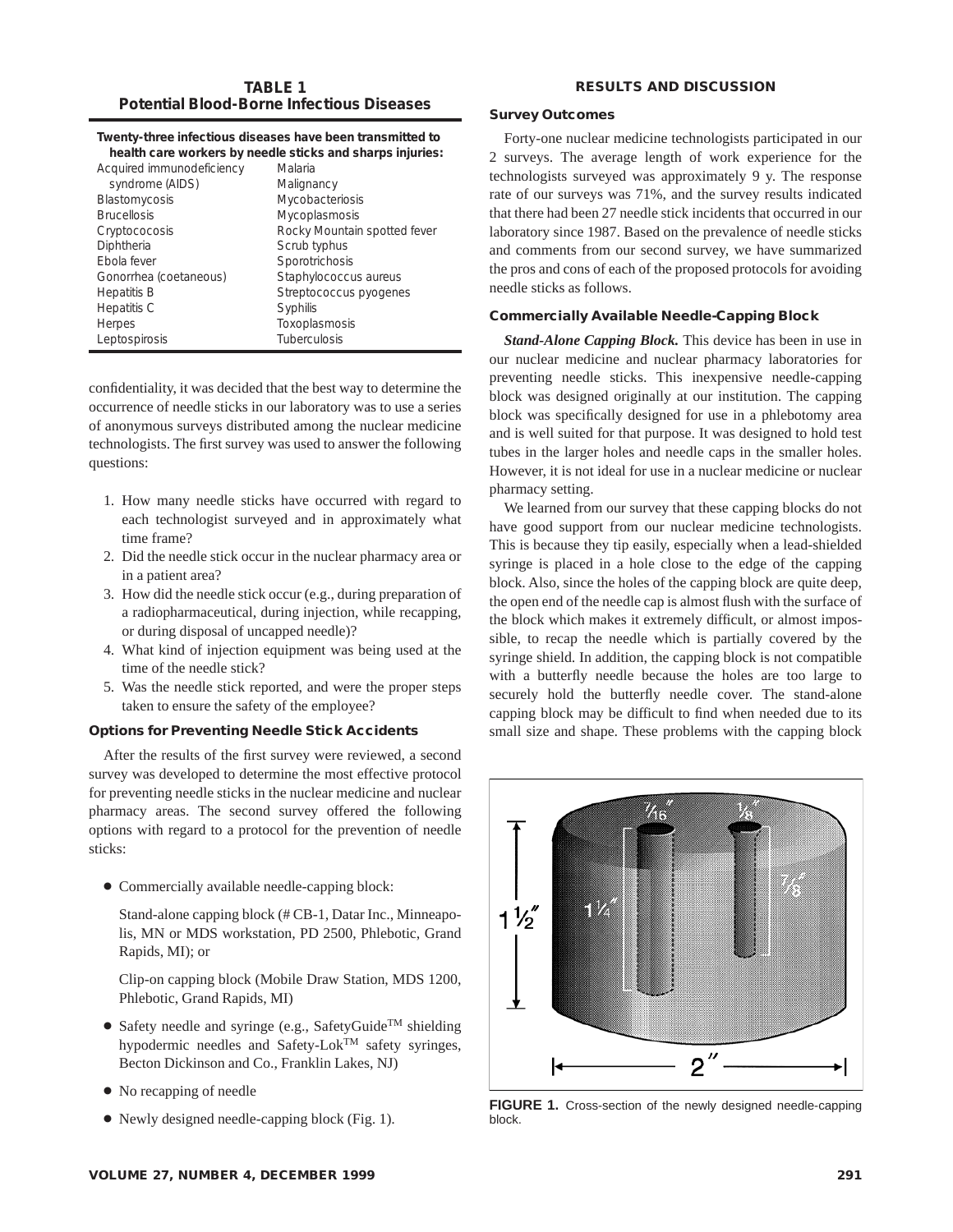

**FIGURE 2.** (A) The circular and compact new needle-capping block has 2 holes. The larger hole is designed to hold a regular needle cap and the smaller hole holds the plastic insert for a butterfly needle. (B) A shielded syringe can be placed upright without tipping over. (C) The bottom of the new needle-capping block is equipped with nonslip feet. (D) A significant portion of the regular needle cap is exposed for easy recapping. (E) The capped butterfly needle of the winged infusion set sitting in the smaller hole of the new needle-capping block.

have led our technologists to avoid their use, thereby increasing the risk for a needle stick.

*Clip-On Capping Block.* This needle-capping device is equipped with a large plastic clip that can securely attach the entire block to a metal rod or to the edge of a table or tray. The clip-on capping block has the advantage of being sturdier than the stand-alone needle-capping block. The clip-on capping block also allows for easy location when clipped to a routine injection spot. Although the clip-on capping block solves the tipping problem when a shielded syringe is used, it still has all of the other disadvantages associated with the stand-alone capping block (i.e., needle cap submerged in the deep hole and no holes that are small enough to securely hold the small butterfly needle cover). If the administration of the radiopharmaceutical must be performed in the imaging area while the patient is lying on the imaging table, this type of capping block cannot be clipped to the majority of thick imaging tables. A mobile cart with a metal rod or thin table tray has to be used for holding the clip-on capping block.

# **Safety Needles and Syringes**

The commercially available safety needles and syringes work well for administering nonradioactive materials. However, the safety needles are not ideal for use in the nuclear pharmacy area. Once the safety needle is activated (i.e., with an attached plastic cover to lock up the needle), the safety cover cannot be reopened to expose the needle. Thus, this safety mechanism does not allow for later injection of a dispensed radiopharmaceutical since the radioactive drug is kept in a safety syringe with the needle activated.

As for the safety syringe, needle sticks are prevented by sliding an outer plastic tube upward to cover the sharp needle. However, the plastic tube that comes with the safety syringe presents a radiation protection dilemma. The thicker safety syringe (due to the plastic safety tube) not only requires the use of a wider opening for the syringe shield, the activation process for the lead-shielded safety syringe also presents a practical problem. In addition, the safety syringe is equipped with a permanently attached needle, which is not suitable for nuclear pharmacy practice because the needle typically is changed more than once to adjust the dosage or to dilute the radioactivity in the syringe. Even though the requested amount of a radiopharmaceutical can be obtained in a single withdrawal process, the needle must be covered before dispensing the injection to the patient. Unfortunately, once the safety syringe is activated by pushing the outer tube upward to cover the needle, the locked tube cannot be moved downward to expose the needle to administer the radiopharmaceutical to the patient.

#### **No Recapping of Needles**

No recapping of needles is a simple and easy-to-follow practice and is possible in daily phlebotomy practice. However, recapping is a necessary part of nuclear medicine and nuclear pharmacy practice due to the potential for radiation contamination from dripping. There also is the chance of a needle stick